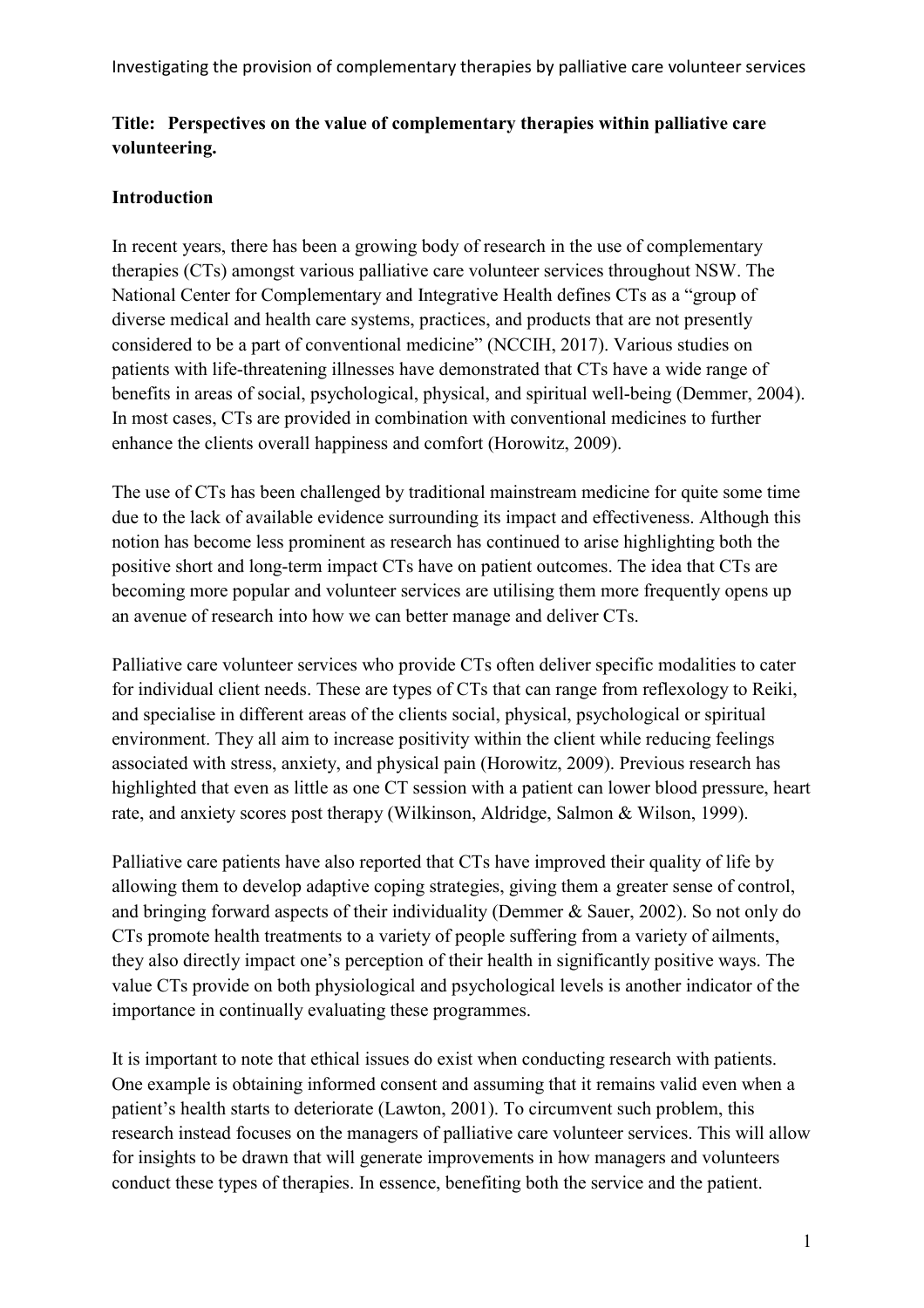This research has been developed to understand the wide range of CTs being offered, how well received they are, and the associated challenges and benefits of managing and delivering these therapies to clients. The primary aim of this research is to inform and enhance volunteer service delivery across NSW and to improve outcomes for individuals receiving palliative care, as well as their families and carers.

## **Method**

The research instrument developed was an online survey consisting of 18 questions. Multiple choice questions, Likert scales, as well as open questions that required a short answer response were used. The questions followed a logical sequence starting with the type of CT being offered, total number of hours and volunteers associated with that CT, required training or qualifications, successfulness, plans to expand, and finally benefits and challenges specific to the management of these CTs. Participants were also given the opportunity to comment on questions to add their own additional thoughts and opinions.

Emails were sent out highlighting the given research to 53 managers of palliative care volunteer services throughout NSW. Of those, 19 replied stating that they offer CTs as part of their service and would be interested in participating in the study. Completion of the survey was on a voluntary basis and all responses were de-identified to ensure anonymity.

The self-selected 19 participants were then contacted a second time via email inviting them to complete the online survey as well as outlining both the opening and closing dates. The survey link was also included and participants were given a total of two weeks to respond. Follow-up emails were then sent one week prior to the closure of the survey both reminding and prompting participants to respond if they have not yet done so. Of the 19 participants targeted for the survey, there was a total of 10 respondents equalling to a 52% completion rate. Participants were also given the opportunity to be notified once the final report has been published via email.

## **Findings**

### *Service Delivery*

Considering the vast variety of CTs that are available, there are a certain few that tend to be more popular amongst volunteer services. Within the sample, there was a total of 16 different CTs practiced, all of which had been in operation for differing periods of time. As seen in Figure 1, the most common modalities used were that of hand massage with a total of 90% of respondents using this therapy as part of their service, followed by 60% highlighting foot massage as a key modality. Art therapy, music therapy, pet therapy, hairdressing, and manicure were represented in 30% of the responses. This was followed by body massage, reflexology, and aromatherapy found in 20% of the services surveyed. The least popular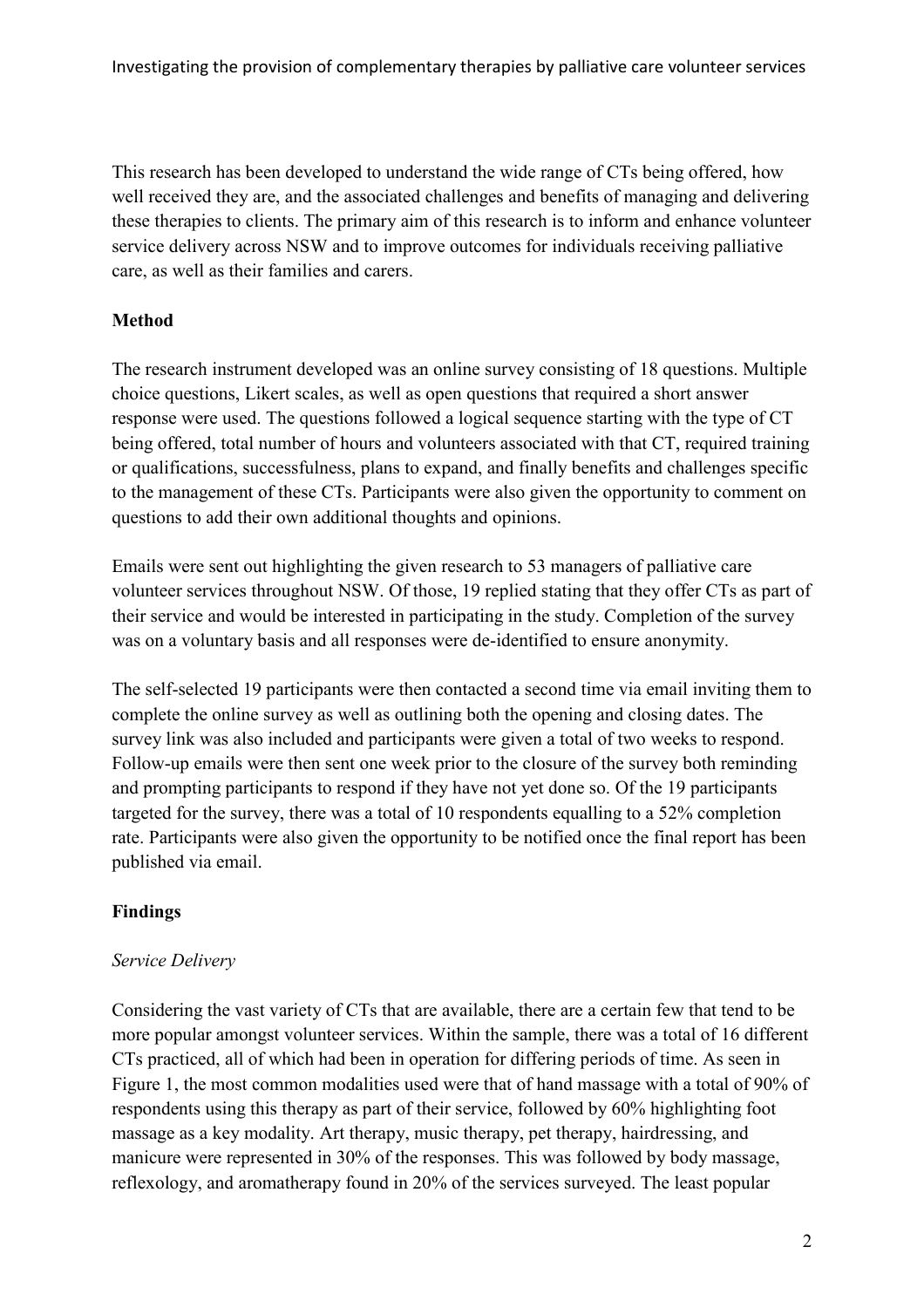modalities were that of Reiki, yoga, play, and acupressure being in only 10% of the sampled responses.

The longest running modalities are body massage, hand massage, foot massage, Reiki, pet therapy, reflexology, hairdressing, manicure, aromatherapy, and play/craft, which have all been in operation for over 10 years. These statistics are consistent with previous research suggesting that mind-body therapies that promote relaxation and comfort are more commonly used in palliative care services (Nyatanga, Cook & Goddard, 2018).

| Modality            | Frequency      | Average time spent in practice |
|---------------------|----------------|--------------------------------|
|                     |                | across all services (in years) |
| <b>Hand Massage</b> | 9              | 6.78                           |
| Foot Massage        | 6              | 6.5                            |
| <b>Body Massage</b> | 2              | 6.5                            |
| Lymphatic Massage   |                | Not given                      |
| Art Therapy         | 3              |                                |
| Music Therapy       | 3              | 6                              |
| Pet Therapy         | 3              | 5.3                            |
| Reflexology         | $\overline{2}$ | 7.5                            |
| Reiki               |                | 8                              |
| Yoga                |                | 6                              |
| Meditation          |                |                                |
| Hairdressing        | 3              | 6.33                           |
| Manicure            | 3              | 5.67                           |
| Aromatherapy        | $\overline{2}$ | 8                              |
| Acupressure         |                | 5                              |
| Play                |                | 8                              |

*Figure 1.*

Volunteers who are willing to devote their time are an essential component of the palliative care experience. Across all 16 modalities offered by the various services studied, there was a total of 334 volunteers. The highest proportion of volunteers are practicing hand massage (*n=*136) and foot massage (*n=*116). The overall breakup can be seen in Figure 2.

| $1 \nu \xi$ ur $\zeta$ $\zeta$ . |            |                                             |
|----------------------------------|------------|---------------------------------------------|
| Modality                         |            | Number of   Hours spent practicing per week |
|                                  | volunteers |                                             |
| Hand massage                     | 136        | 139                                         |
| Foot massage                     | 116        | 70                                          |
| <b>Body Massage</b>              | 9          | 28                                          |
| Lymphatic Massage                |            |                                             |
| Art Therapy                      | 6          |                                             |
| Music Therapy                    | 9          | h                                           |

*Figure 2.*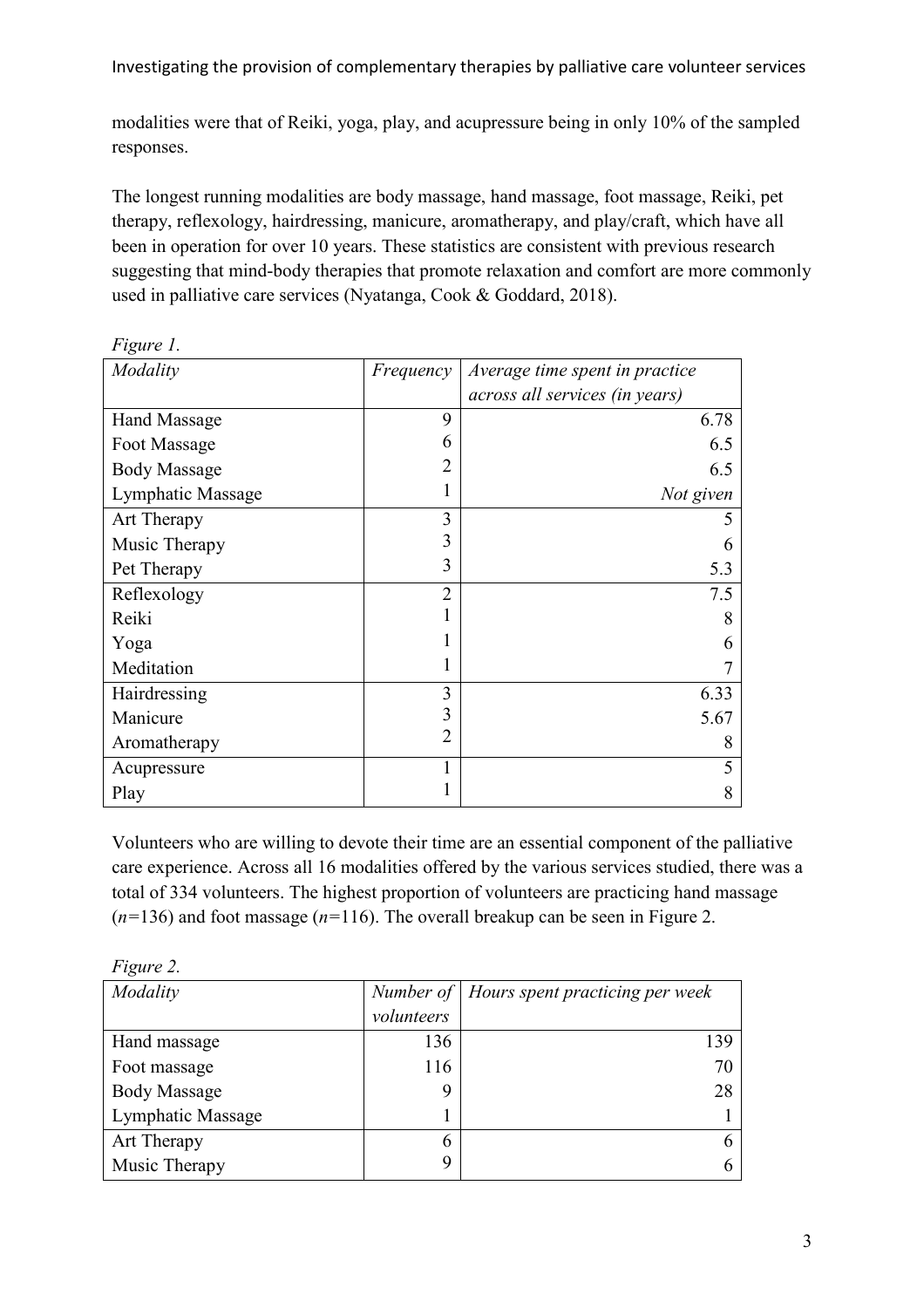| Pet Therapy  | 8  | 8  |
|--------------|----|----|
| Reflexology  | 3  | 8  |
| Reiki        | 3  |    |
| Yoga         | 3  |    |
| Meditation   | 1  |    |
| Hairdressing | 11 | 10 |
| Manicure     | 14 |    |
| Aromatherapy | 11 |    |
| Acupressure  | 5  |    |
| Play         | 6  |    |

Volunteers are practicing massage therapies 261 hours per week. This is followed by hairdressing, manicure, and aromatherapy as the second highest at a total of 32 hours. Art, music, and pet therapy are practiced 20 hours per week, followed by reflexology, Reiki, yoga, and meditation with a total of 11. Finally, volunteers also spend 11 hours per week in total practicing both acupressure and play.

Figure 3 highlights participant responses on where particular CTs are being practiced across four settings. The most common setting used to practice CTs is in inpatient care. Respondents stated that 15 out of the 16 therapies listed in the survey are practiced inside of this setting. Art, music, pet therapy and yoga are the four therapies only practiced in inpatient care. The reasoning behind this may be because they can be administered in groups rather than individually, and hence inpatient care would be the most suitable setting to do so. Following this, the clients home is the second most popular setting with 9 out of 16 CTs being practiced here. Moreover, only 4 therapies were practiced in aged care facilities followed by an additional 3 at outpatient clinics. This demonstrates again that CTs are most commonly administered in settings that are easy for the client to access.

| Modality            | Inpatient care | Outpatient | Aged care      | At client home |
|---------------------|----------------|------------|----------------|----------------|
|                     |                | clinic     | facility       |                |
| <b>Hand Massage</b> | 8              |            | $\overline{2}$ | h              |
| Foot Massage        | 5              |            |                |                |
| <b>Body Massage</b> | 2              |            |                |                |
| Lymphatic Massage   |                |            |                |                |
| Art Therapy         | 3              |            |                |                |
| Music Therapy       | 3              |            |                |                |
| Pet Therapy         | 3              |            |                |                |
| Reflexology         | $\overline{2}$ |            |                |                |
| Reiki               |                |            |                |                |
| Yoga                |                |            |                |                |
| Meditation          |                |            |                |                |
| Hairdressing        | 3              |            |                |                |

*Figure 3.*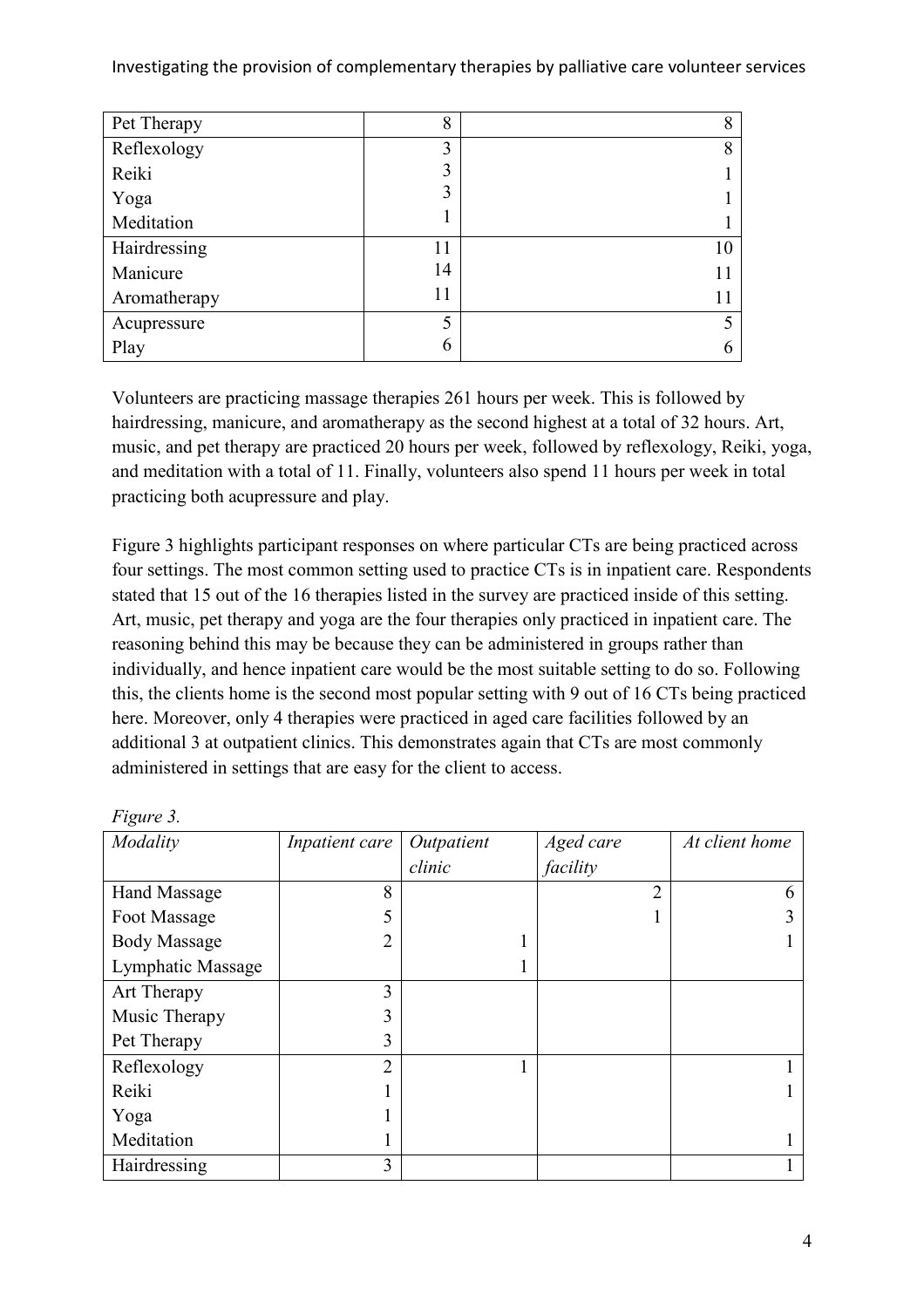| Manicure     | ∼ |  |  |
|--------------|---|--|--|
| Aromatherapy | ∼ |  |  |
| Acupressure  |   |  |  |
| Play         |   |  |  |

To practice certain modalities, some require formally recognised qualifications while others may only need specific training by the volunteer service. Of the 16 therapies listed, 12 required professional qualifications. These therapies included hand, foot, and body massage, art, music, and pet therapy, hairdressing, manicure, yoga and aromatherapy. As seen in figure 4, 70% of respondents stated that specific training was provided by the volunteer service, while 47% stated that the volunteer had already been previously trained in a specific modality before joining their service.

| Figure 4.           |                |                |                 |                  |
|---------------------|----------------|----------------|-----------------|------------------|
| Modality            | Professional   | Specific       | Volunteers were | No qualification |
|                     | qualification  | training       | previously      | or training      |
|                     | needed         | provided       | trained before  | required         |
|                     |                |                | coming to my    |                  |
|                     |                |                | service         |                  |
| <b>Hand Massage</b> | 1              | 7              |                 | $\overline{2}$   |
| Foot Massage        |                | 6              |                 |                  |
| <b>Body Massage</b> | 2              |                | 1               |                  |
| Lymphatic           | 1              |                | 1               |                  |
| Massage             |                |                |                 |                  |
| Art Therapy         | 1              | $\overline{2}$ |                 |                  |
| Music Therapy       | 1              | $\overline{2}$ | 1               |                  |
| Pet Therapy         | 1              | 1              | $\overline{2}$  |                  |
| Reflexology         | $\overline{2}$ |                | $\mathbf{1}$    |                  |
| Reiki               |                |                |                 |                  |
| Yoga                | 1              |                |                 |                  |
| Meditation          |                | 1              |                 |                  |
| Hairdressing        | $\overline{2}$ |                | 1               |                  |
| Manicure            |                | 2              |                 |                  |
| Aromatherapy        |                |                | 1               |                  |
| Acupressure         | 1              | 1              |                 |                  |
| Play                |                |                |                 |                  |

The role of training can be broken further down into two sections; assisted practice, and qualified practice. To illustrate, some respondents stated that volunteers are not necessarily qualified in massage therapy but rather they act as assistants for trained professionals. One respondent stated, "a qualified massage therapists gives demonstrations and supervises our volunteers doing massage". On the other hand, another respondent stated that their "volunteer was a registered nurse with further certificate training in remedial massage". This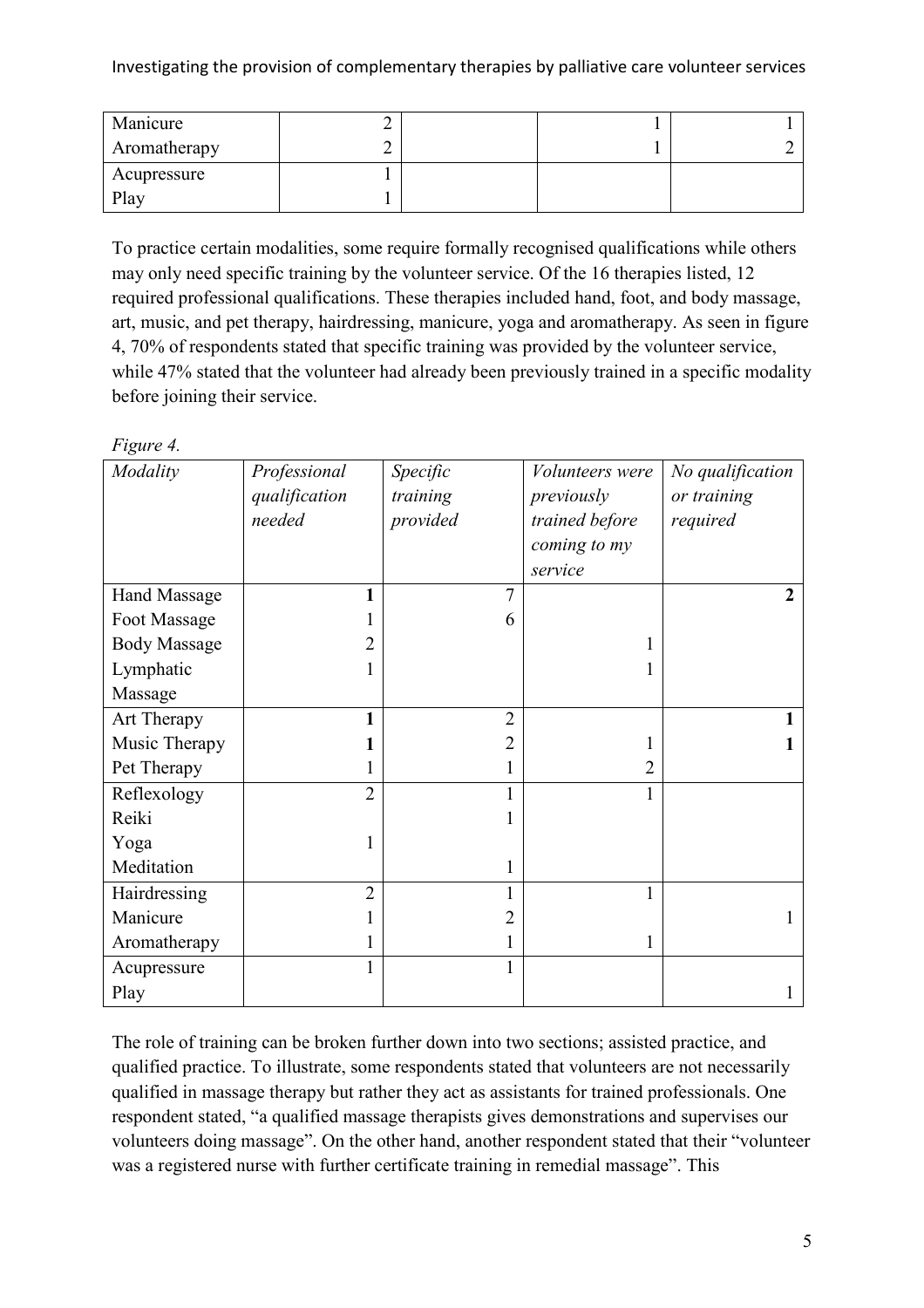inconsistency in training across volunteer services may mean that the same therapies are being practiced differently. Even when differences in delivery may be apparent, this finding demonstrates that as long as the clients general well-being and happiness is improving, how a particular therapy is administered does not matter. On the contrary, this high variability may mean some services are practicing CTs ineffectively, and perhaps a more standardised training regime would be more beneficial in ensuring volunteers are equipped with the right information.

Similarly, as seen in Figure 4, some services require professional qualifications for art and music therapy as well as hand massage. On the other hand, there is an overlap with additional services not requiring any professional qualification for these therapies. Again, this finding demonstrates that whether a volunteer needs to be trained or have qualifications to practice a particular therapy is influenced by what the service deems adequate and acceptable.

Various palliative care volunteer services may include particular modalities based on their programmes outcomes, or client's needs. Results indicate that 52% had included a type of CT as part of their service due to volunteers already being previously trained within that modality. Followed by 42% of respondents stating that the specific modality was already in place at their volunteer service before they became a manager. A further 31% stated that they implemented a specific or multiple modalities because they thought it would be beneficial to their clientele. Considering the primary motivating factor for implementing CTs is based on whether volunteers are trained in that area, this could potentially mean that more uncommon therapies are overlooked. This not only limits variety in terms of having multiple CTs available, but it can also prevent managers from providing a therapy that may be more useful for client needs in favour of a modality that their volunteers have been already trained in.

In terms of service delivery, two main categories emerged highlighting how managers and volunteers actively promote the various CTs provided by their service. Firstly, therapies are promoted individually, and secondly, through program rosters. A total of six out of the eight participants who responded to this question use individual methods, while two utilise program rosters. Respondents stated that "when talking to patients, carers, and families, the volunteer will offer services to them if it is appropriate", and "only offered verbally when doing client home visits or to inpatients". These results are consistent with findings from previous research demonstrating that face to face promotion is essential for developing trusted relationships with clients and families, and promoting active communication (Pesut, Hooper, Lehbauer & Dalhuisen, 2014). On the other hand, program rosters have individual activities listed on them that cater for more inpatient and aged care facility settings. One respondent stated that there is a "dedicated program in each patients room".

## *Challenges*

When managing palliative care volunteer services managers face a variety of challenges. The most significant barrier faced is the lack of volunteer availability. As noted earlier, volunteers are an integral part of the palliative care experience. Without them, volunteer services would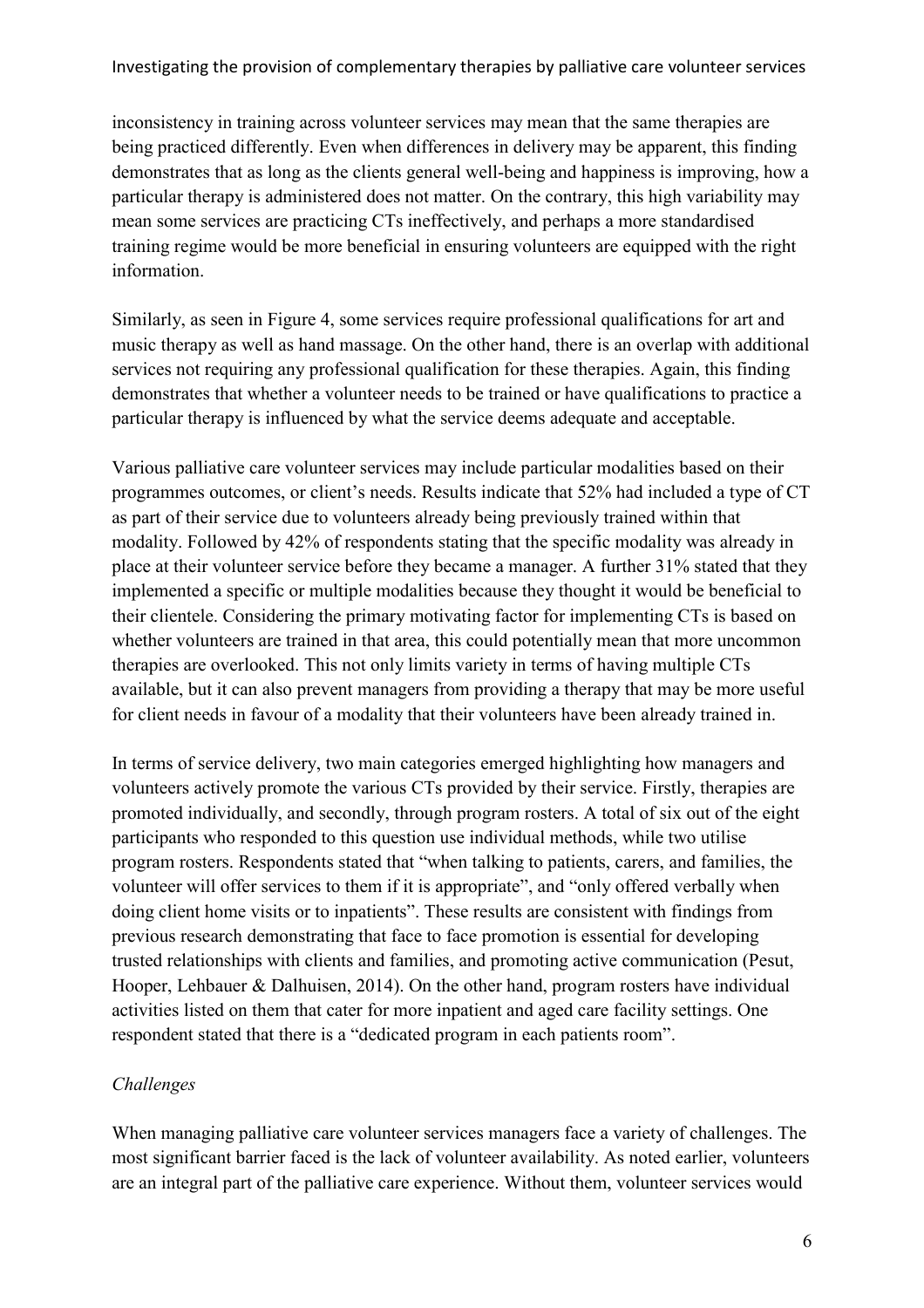find it difficult to maintain and practice CTs. To demonstrate, respondents stated 37% of the time that 'trained volunteers are not available at the times client request', with a further 3 out of 8 claiming that 'they do not have enough trained volunteers'. This highlights that a key area of concern managers are facing is being able to match client availability with volunteer availability. Furthering this point, services not having a large number of volunteers trained may result in unnecessary conflicts when trying to manage what volunteers are doing and who they are seeing.

These points can be demonstrated by one manager stating that "I find it difficult to match volunteer availability with demand". Another interesting point found is that the relationship between availability can shift on to the client. This means that a volunteer may be available on certain days however the client at those selected times has other commitments. This is illustrated in a comment from a respondent who stated that "my yoga practitioner is only available on Friday which is a busy turn over day, therefore there is not a great uptake from clients and families". This finding is consistent with a further 37% of respondents claiming that timing is a major issue in being able to organise and schedule appointments between volunteers and clients.

This leads on to the next barrier faced by managers and that is client uptake. A total of 25% of respondents stated that when offering CTs there is a low rate of uptake from clients. A potential reason for this is that various religious and cultural beliefs may stop clients from engaging in a particular therapy. One respondent stated that "volunteers will not provide the service due to cultural and religious backgrounds". This suggests that certain clients may be unable to participate in certain therapies that may be beneficial for their symptoms due to religious affiliation. A way of mitigating this could be to train family members of that client in a particular therapy so they can administer it to them without any conflicting views between client and volunteer. Similarly, clients themselves can be unwilling to engage in therapies due to their deficits in social and physical abilities. One respondent stated that they have had "inpatients refuse to engage with Art Therapy". This can mean that volunteers are reluctant to put their skills into practice and may need to change their approach or use a less socially engaging therapy like massage.

In addition, 25% of respondents stated that they do not have access to specific equipment or required materials for a type of modality. This is conveyed in an answer which claimed "the course for aromatherapy was costly and the time and price involved in stocking and formulating individual blends was exhaustive". Items that are necessary for practicing a therapy may be difficult to purchase or maintain and therefore result in the service discarding the option as a whole.

It is important to note that the barriers managers are facing seem to be interrelated. This means that focusing on them individually may not be the best way to prevent them from occurring overall. It may be beneficial for managers to focus their efforts on tackling problems like time management and volunteer availability together. *Benefits*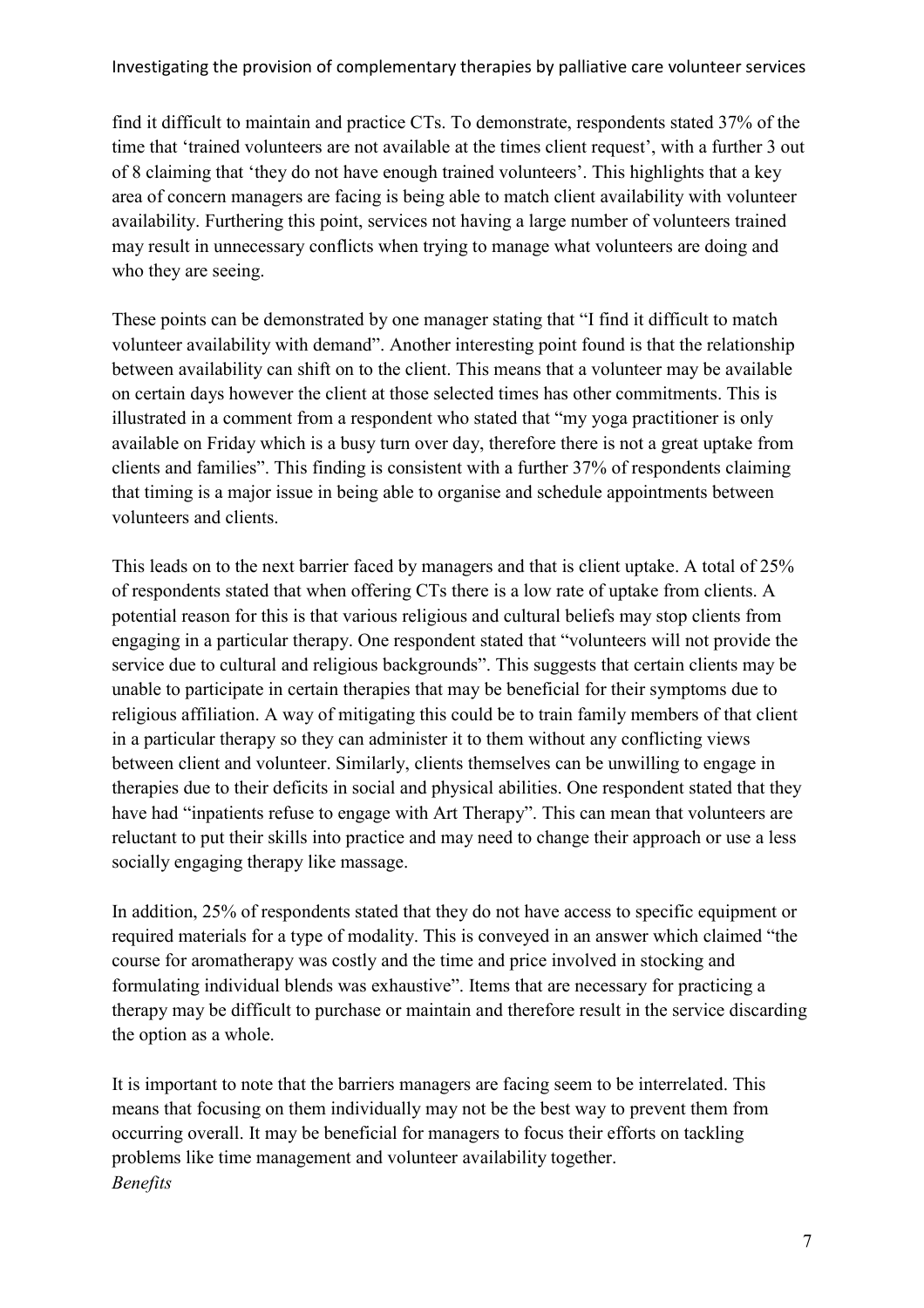There are a variety of different benefits when volunteer services provide CTs. These benefits can include the relief of pain, aiding in relaxation, and enhancement of the clients psychological, physical and social well-being. Below in figure 5 highlights the top three benefits for 15 out of the 17 CTs listed in the study.

|                     | <b>Brings</b> | Provides   | Facilitates  | Relieves     | Pain   | Improves     | Good         | Enhances   | Enhances  |
|---------------------|---------------|------------|--------------|--------------|--------|--------------|--------------|------------|-----------|
|                     | carers        | relaxation | communic     | client       | relief | movement     | distraction  | spiritual  | general   |
|                     | and           |            | ation        | discomfort   |        |              |              | well-being | happiness |
|                     | clients       |            | between      |              |        |              |              |            |           |
|                     | together      |            | client and   |              |        |              |              |            |           |
|                     |               |            | volunteer    |              |        |              |              |            |           |
| Hand Massage        |               | √          | √            |              |        |              |              |            |           |
| Foot Massage        |               |            |              |              |        |              |              |            |           |
| <b>Body Massage</b> |               |            | $\checkmark$ |              |        |              |              |            |           |
| Lymphatic           |               |            |              | ✓            |        |              |              |            |           |
| Massage             |               |            |              |              |        |              |              |            |           |
| Art Therapy         |               |            |              |              |        |              | $\checkmark$ |            |           |
| Music Therapy       |               |            |              |              |        |              |              |            |           |
| Pet Therapy         | √             |            |              |              |        |              | √            |            |           |
|                     |               |            |              |              |        |              |              |            |           |
| Reflexology         |               |            |              | $\checkmark$ |        |              | $\checkmark$ |            |           |
| Reiki               |               |            |              |              |        |              |              |            |           |
| Yoga                |               |            |              |              |        | ✓            |              |            |           |
| Meditation          |               |            |              |              |        |              | √            |            |           |
|                     |               |            |              |              |        |              |              |            |           |
| Hairdressing        |               |            |              | ✓            |        |              | ✓            |            |           |
| Manicure            |               |            | √            |              |        |              |              |            |           |
| Aromatherapy        |               |            | √            | √            |        |              |              |            |           |
| Acupressure         |               |            |              |              |        | $\checkmark$ |              |            |           |
| Play                | ✓             |            | √            |              |        |              | √            |            |           |
|                     |               |            |              |              |        |              |              |            |           |

# *Figure 5.*

The highest rated benefits when administering CTs are providing relaxation, relieving client discomfort, and facilitating communication between the client, volunteer, and family. Whether volunteers assist a trained therapist or conduct the therapy themselves, clients have expressed that the "care shown to them is a gift and it feels good". This high sense of comradery formed between client and volunteer enriches their lives and strengthens their spiritual and emotional well-being. One respondent said that "the inclusion of massage was very positively received as part of the service by clinicians, volunteers, and patients". In this case, the benefits of delivering these therapies apply to all involved and contribute to promoting feelings of worth, compassion, and comfort. This finding is consistent with 9 out of 10 respondents stating that they rate the overall benefits of hand, foot, and body massage as either successful or highly successful.

Being a good distraction can sometimes be all a client needs to boost their psychological well-being. Therapies like play, hairdressing, pet, art, and music therapy all aim to do so. Even when these therapies may not directly provide the client with physical pain relief, each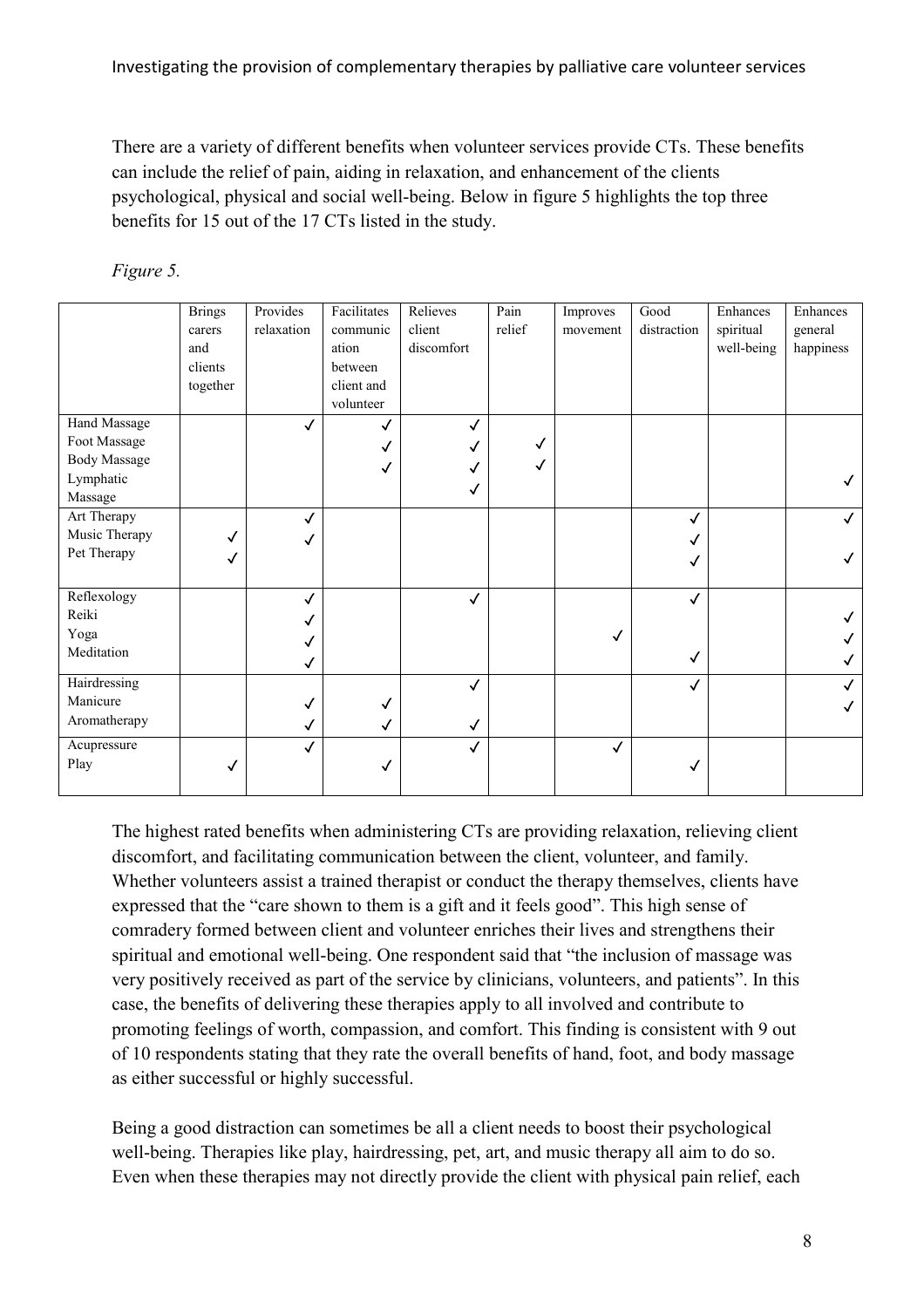contribute in expanding the client's social environment. Volunteers simply engaging in conversation with clients can have significant effects on them feeling acknowledged and trusted.

As mentioned above, the volunteers themselves benefit greatly from providing CTs. One respondent stated that "staff also feel a sense of well-being when they see the positive impact therapies have on their patients". Volunteers are rewarded through acting in sincere and empathetic ways as they learn to value and appreciate life and the dying process (Huntir, 2015). Not only does this benefit the client's well-being knowing they have a trusted and earnest volunteer by their side, but it also has an effect on the families happiness. *Service Improvement* 

Within the study, there were five key main areas that managers thought could improve their service. The first was volunteer availability. Up to 88% of respondents stated that the best option to improve their service would be by having more volunteer available. This finding is consistent with participants mentioning that volunteer availability was the highest associated barrier when delivering their service.

Secondly, 4 out of 9 respondents stated that they would like to introduce new types of modalities as part of their service. Again, not having enough trained volunteers and timing constraints are challenges that prevent managers from implementing such therapies. This again highlights that the barriers mentioned earlier have a direct impact on how CTs are delivered to clients. It also signifies the importance of addressing these issues which would allow for volunteer services to run more smoothly and efficiently.

In addition, a further 44% stated that recruiting qualified practitioners would be beneficial for their service. This could allow for services to free up more additional time and have more available appointments for clients if needed. A further 3 out of 8 stated that they would like to increase the amount of hours spent on existing CTs. Finally, 22% stated that it would be beneficial for their service to offer CTs more frequently.

### **Discussion**

As seen, palliative care volunteer services across NSW provide a wide range of CTs. What differs though is how these therapies are delivered. This can be due to either the clients direct needs or how the service chooses to practice that specific modality. What this means, however, is that even though services may practice the same therapies their overall individual expression may not be the same. Due to this flexibility it is important to have evidence-based approaches to better enhance the efficacy and service delivery of CTs.

A major theme present in the data was the relative popularity of massage therapies. Previous research has highlighted that massage therapies are amongst the most common CTs to practice due to their relative ease on both the client and volunteers part. As seen above, the volunteer services in this study have factored this into their service delivery as massage therapies have the highest amount of hours spent on them with the most amount of volunteers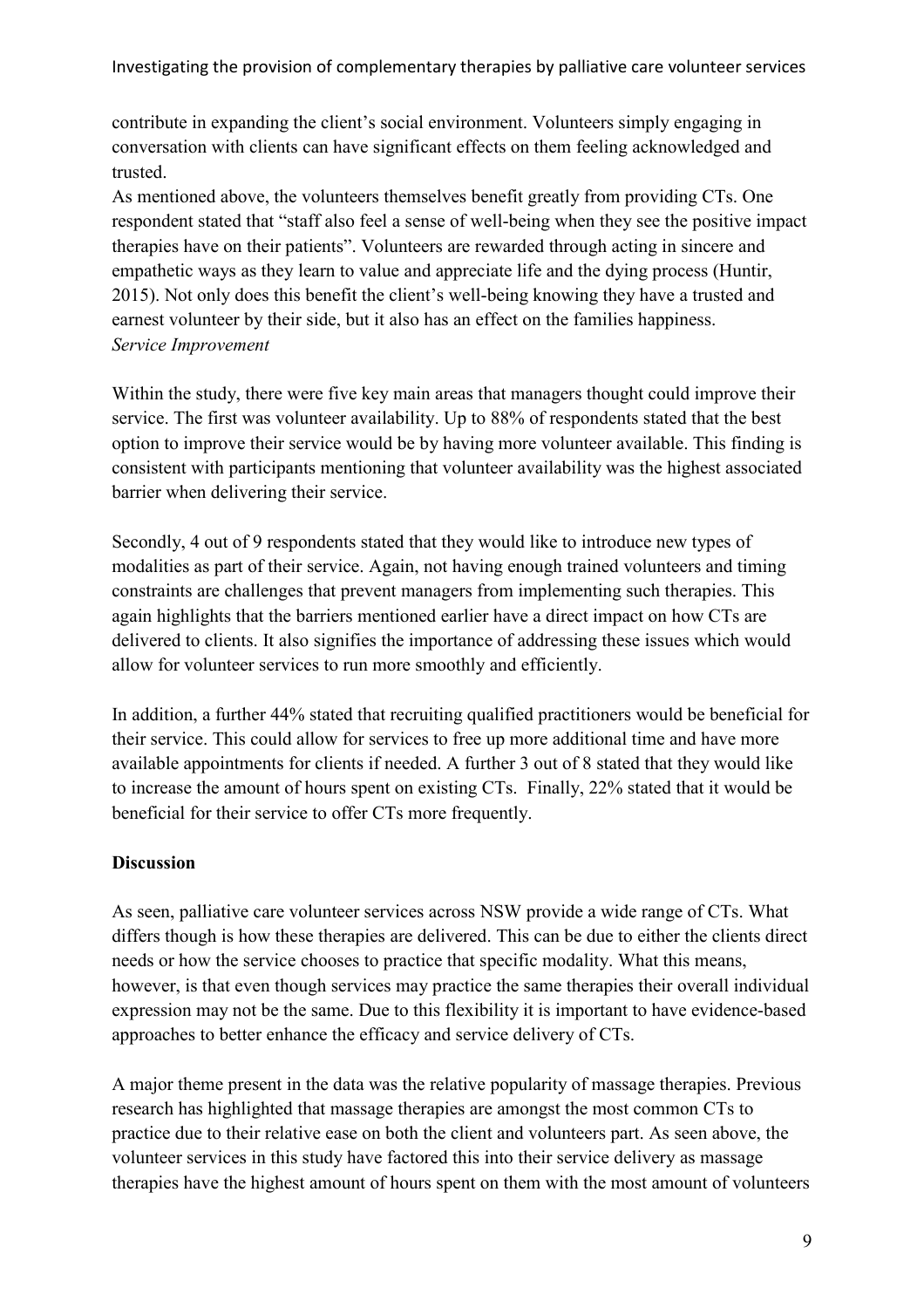practicing them. The underlying factor present here is that therapies that are easy to practice are easy to run. So, the question arises as to what is the best and most practical way to incorporate different therapies in volunteer services.

Volunteer availability was another key area that seemed to be common amongst nearly all respondents. It was both the highest rated barrier managers are facing and the highest rated improvement they would like to make to their service delivery. Matching client demand with volunteer availability can be quite limited and difficult for services if the volunteers are simply not around. A potential way to increase availability may be to evaluate timetables and rosters. Working with volunteers and being able to spread out their practicing hours across multiple days instead of one or two days a week may increase availability and free up time for the service.

Expanding on the above points, nearly half of the respondents wanted to introduce new therapies as part of their programme. Knowing that CTs cater to different areas of the clients psychological, spiritual, social, and physical environment, adding new types may help balance this holistic approach to care. So, in the services who provide massage for relief of pain and relaxation, they may also want to introduce meditation and yoga which would cater to the clients spiritual and psychological well-being. This incorporation of new therapies may allow services to train existing volunteers in new modalities. It can also provide the service with the opportunity for more volunteers to join and hence increase overall availability.